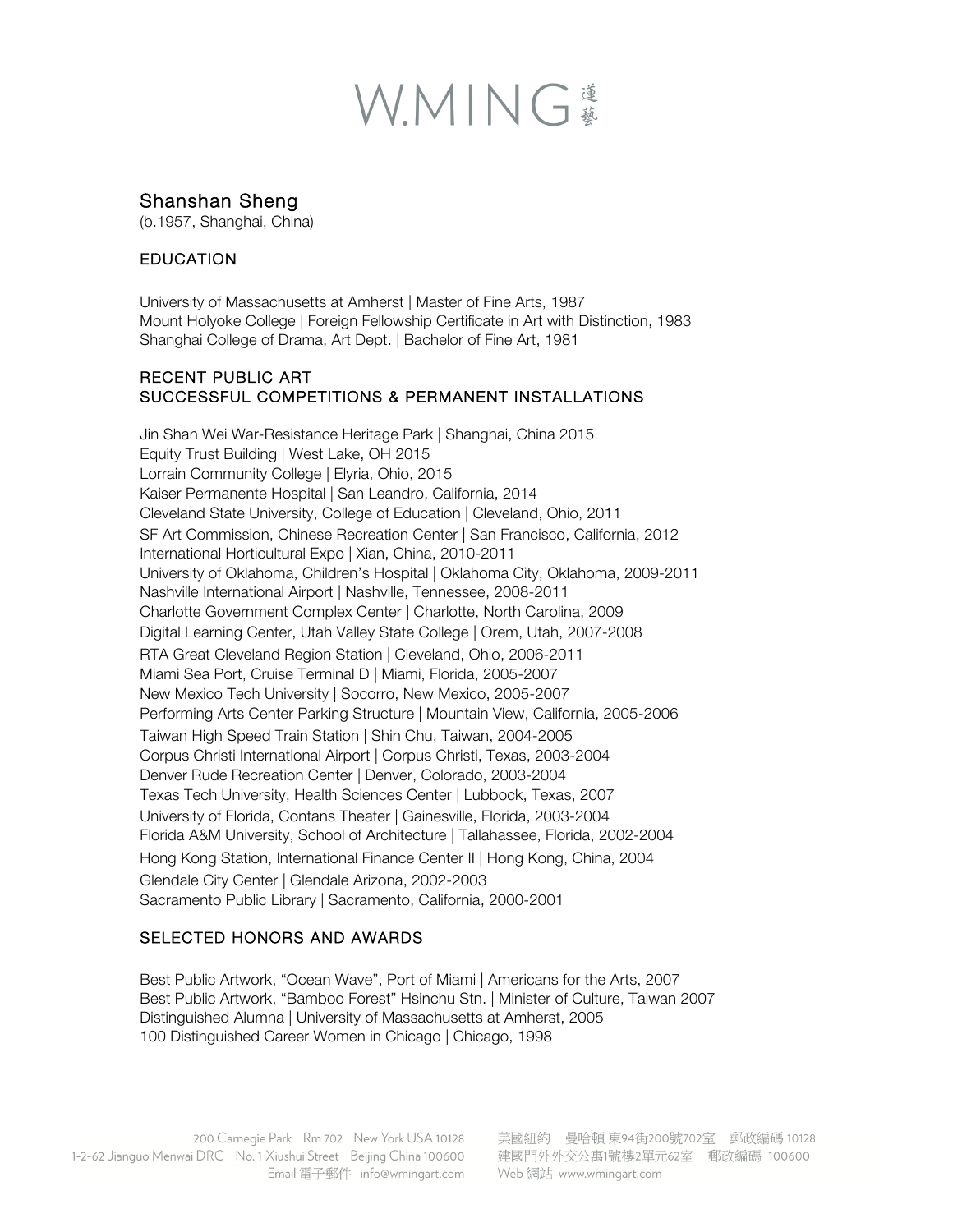# WMING

## SELECTED SOLO AND GROUP EXHIBITIONS IN-GALLERY / INTERNATIONAL ART FAIRS

Peninsula Museum of Art | Burlingame, CA 2015 Contemporary by Angela Li | Hong Kong 2014 Venice Biennale of Architecture | Venice, Italy 2014 Janus Gallery | Montreux, Switzerland 2013 Xi'an Art Museum | Xian, China 2012 Museum Kampa | Prauge, Czech Republic 2011 2010 World Expo | Shanghai, China 2010 Italian Cultural Institute | San Francisco, 2010 53rd Venice Biennale | Venice, Italy 2009 Art London International Art Fair | London, UK 2009 OPEN 10, international exhibition in Lido | Lido, Venice, Italy 2007 Art Miami, International Art Exposition | Miami, FL 2007 SOFA-International Functional Art Fair | New York, NY 2006 Art Asia, International Art Exposition Asian Art Fair | Hong Kong 2004 Lineart International Art Fair | New York, NY 2005 The international Glass Art Festival Zee | Gent, Belgium 2003 Stone Gallery | Waterford, Ireland 2004 Sin Hua Gallery | Hong Kong 2003 Number One Xintainde | Singapore 2003 Contemporary Asia Art Fair | Shanghai, China 2003 J gallery | Hong Kong 2005 Shanghai Art Fair | Shanghai, China 2000 International Art Fair | Taipei, Taiwan 1999 Rijboeck Art Agency Holland | Rijswijk NB, Holland 1996 World Trade Center | Amsterdam, Holland 1996 Alison Fine Art | Hong Kong 1995 East West Contemporary Art Gallery | Chicago, IL 1990 Connection Gallery | Palm Springs, CA 1993 Official Artist, Asian Fest | Navy Pier, Chicago, IL 1989 University of Wisconsin | Oshkosh, WI 1989 Art Waves Gallery | New York, NY 1987 Fables Gallery | Cambridge, MA 1987 AAMARP Gallery of Northeastern Univ. Gallery 35 | Boston, MA 1986 Harvard University | Cambridge, MA 1987 Tradition 3 Thousand Gallery | New York, NY 1987 Leveret Art Center | Leveret, MA 1986 Herter Art Gallery | Amherst, MA 1986 Spring Boat Steam Art Center | Colorado, CO 1997 Holland Art Fair | Den Heeg, Holland 1994 Tresors & Tresor's D'Art, Intl. Art Fair | Singapore 1996 Artmissia, International Art Fair | Turin, Italy 1996 The South Bend Art Center | South Bend, IN 1990 Founders art Gallery, SDSU | San Diego, CA 1992 Merwin Gallery, Illinois Wesleyan Univ. | Bloomington, IL 1988